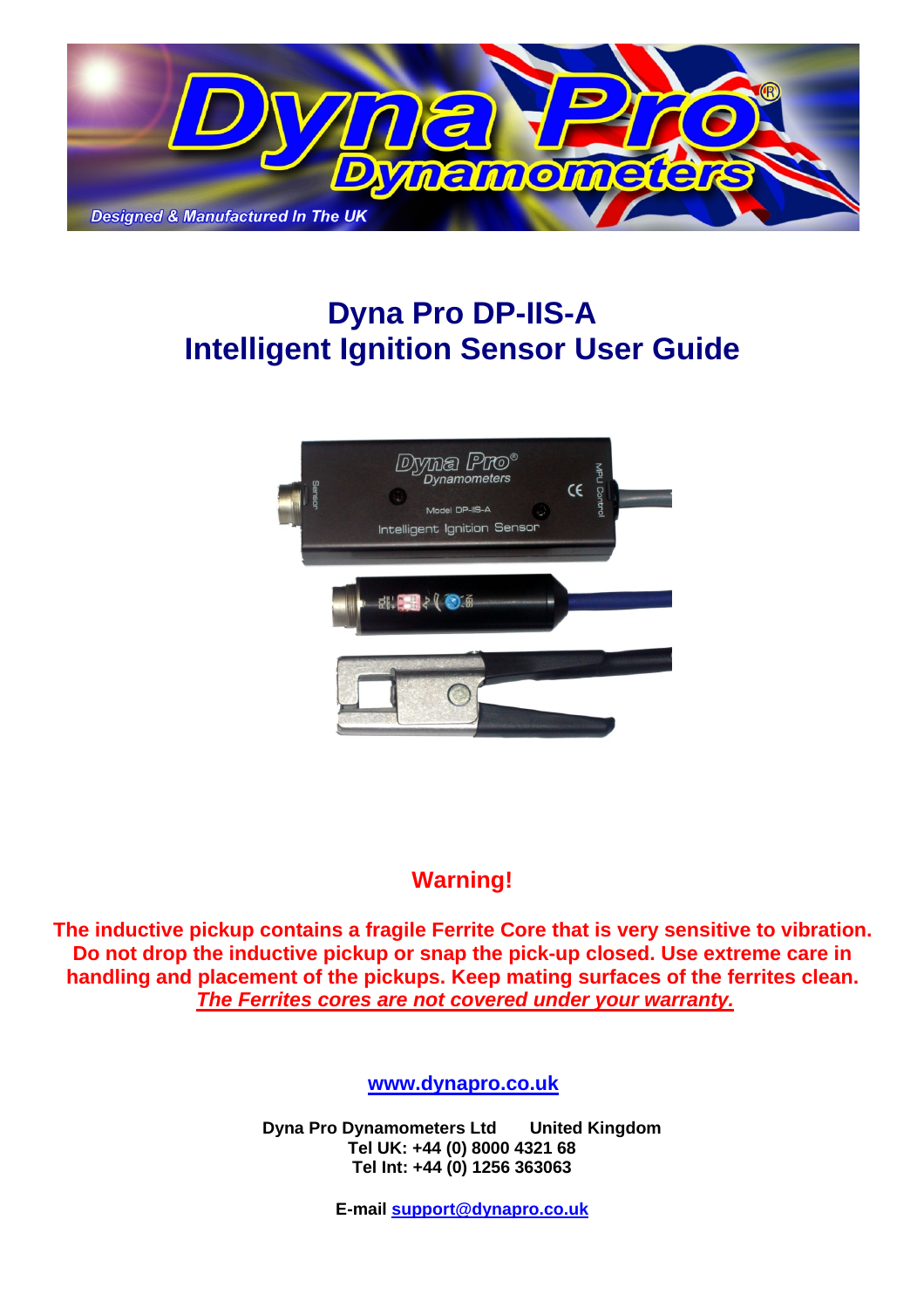#### **Overview**



The Dyna Pro intelligent ignition pick-up sensor is a microprocessor-controlled system designed for ignition sensing on virtually any ignition system. This system will work on low tension AC ignition feeds, DC CDI ignitions, HT Plug wires and will even deal with multi-spark ignition system. The microprocessor will try to distinguish between an actual firing pulse and unwanted noise or Electro Magnetic interference (EMI).

On certain types of ignition systems the inductive clamp can be put around multiple cables to obtain an ignition pick-up, for example, to place the clamp around all of the cables coming from a plug top coil.

In some cases it is also possible to clamp around one of the battery cables.

### **Polarity 'POL' Switch Settings**

The *'POL'* switch settings are used to set the ignition system type, HT, CDI, ECU, Low Tension, AC or DC. The switch settings bellow give an indication for how these switches should be set according to the ignition type but are not a definitive setting.

#### **PLEASE NOTE: These setting positions are for guidance only. Incorrect switch positioning can do no damage.**



#### **Full AC ignition pick-up**

- 1. Normal for HT Pick-up Usage
- 2. Low Tension Non CDI Ignitions



#### **DC Ignition pick-up (Clamp Direction 1)**

- 
- 1. Low Tension Non CDI Ignitions *Note: Pick-up will only work in one* 2. CDI / ECU Low Tension Ignitions *Direction on a DC System.*



 $\overline{\mathbf{t}}$ 

#### **DC Ignition pick-up (Clamp Direction 2)**

- 
- 1. Low Tension Non CDI Ignitions *Note: Pick-up will only work in one* 2. CDI / ECU Low Tension Ignitions *Direction on a DC System.*



#### **Incorrect (Ignition Pick-up switched off)**

### **Sensitivity 'SEN' Setting Adjustment**

To set the sensitivity, with the vehicle running and the inductive clamp in place, decrease the sensitivity (anti clock-wise) slowly until the RPM needle drops to zero. Slowly start to increase the sensitivity (clock-wise) until the RPM needle shows constant on the display, adjust the RPM scaling for correct ignition speed in the *'Dyna Run'* software.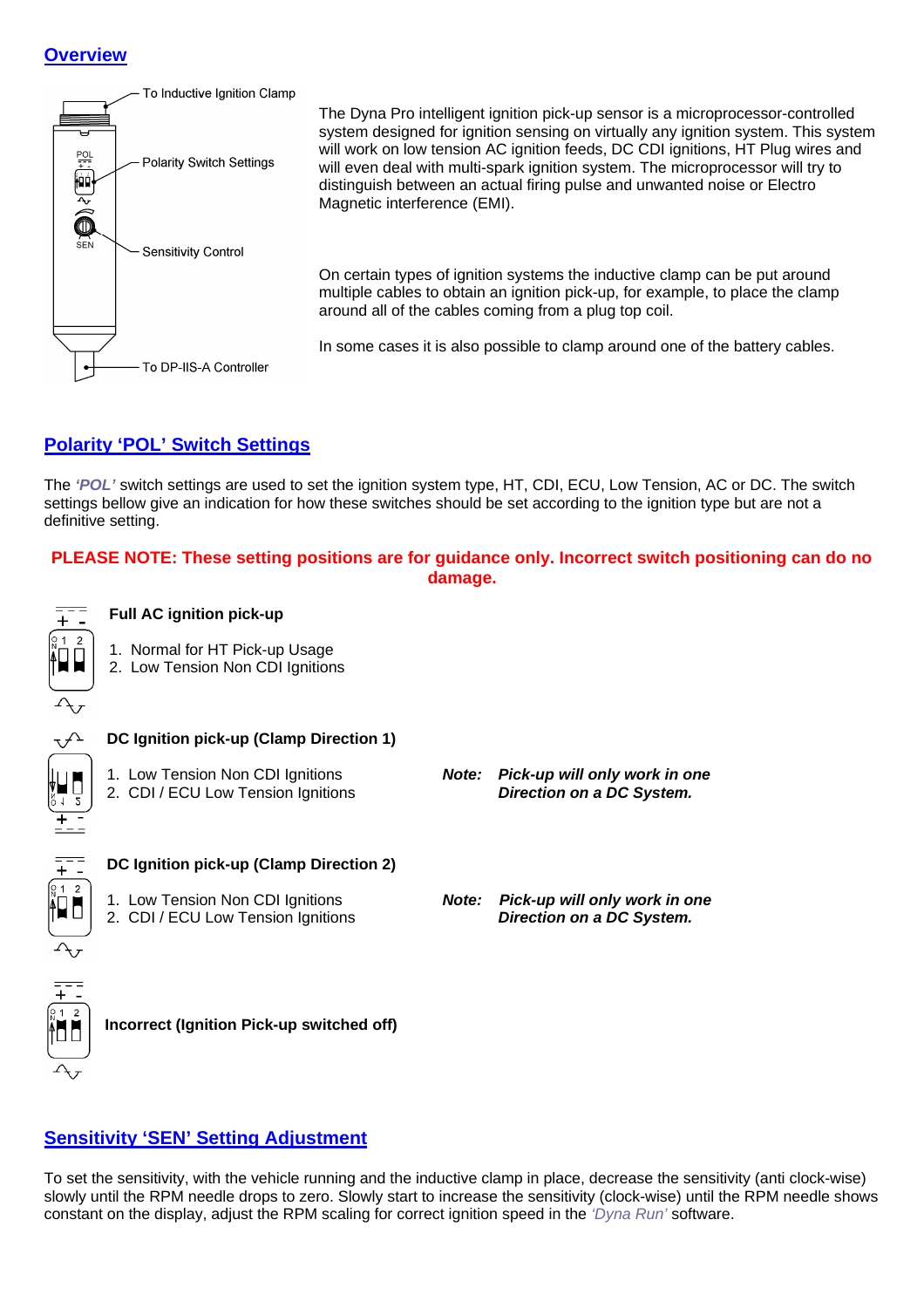## **Appendix A: Dyna Pro DP-AF-1000D Troubleshooting Tips**

| Problem                             | <b>Likely Root Cause</b>                                     | <b>Fix</b>                                                        |
|-------------------------------------|--------------------------------------------------------------|-------------------------------------------------------------------|
| Cannot get any readings (Basic)     | 1. Plugs not fully seated.                                   | 1. Verify all connectors are fully                                |
|                                     | 2. Incorrect 'POL' Switch settings.                          | seated.                                                           |
|                                     | 3. 'SEN' Setting is set to low.<br>4. System Lock-up. (Rare) | 2. Insure that the 'POL' Switch<br>settings ARE NOT both in the   |
|                                     | 5. Not an ignition Signal Cable.                             | 'ON' position.                                                    |
|                                     |                                                              | 3. Increase the 'SEN' setting (turn                               |
|                                     |                                                              | clock-wise)                                                       |
|                                     |                                                              | 4. Unplug from the MPU Unit wait                                  |
|                                     |                                                              | 10 seconds and then reconnect.                                    |
|                                     |                                                              | 5. Find another ignition signal cable.                            |
| Get an RPM reading but the needle   | 1. 'SEN' Setting is set to low.                              | 1. Increase the 'SEN' setting (turn                               |
| keep 'Dropping Low'                 |                                                              | clock-wise)                                                       |
| Get an RPM reading but the needle   | 1. 'SEN' Setting is set to High.                             | 1. Decrease the 'SEN' setting (turn                               |
| keep 'Flicking High'                | 2. Incorrect 'POL' Switch settings.                          | anti clock-wise)                                                  |
|                                     |                                                              | 2. Change the 'POL' Switch settings.                              |
| Pick-up clamp only works when       | 1. 'POL' Setting incorrect.                                  | 1. When one of the 'POL' switch                                   |
| placed on cable in one orientation. |                                                              | setting are switched to the 'ON'                                  |
|                                     |                                                              | position the clamp becomes                                        |
|                                     |                                                              | polarity sensitive, Reverse the<br>clamp on the cable or make the |
|                                     |                                                              | two 'POL' switch settings vies-                                   |
|                                     |                                                              | versa.                                                            |
| Erratic tachometer operation        | 1. Electro Magnetic Interference                             | 1a. Using a jumper wire, ground the                               |
|                                     | (EMI)                                                        | metal case of the inductive clip to                               |
|                                     | 2. Clamp detecting signals from                              | the motorcycle chassis.                                           |
|                                     | other cable (i.e.: clamp is around                           | 1b. Keep the computer as far away                                 |
|                                     | a<br>cable coming from the ECU).                             | from the Dyno as possible.<br>1c. Rout the inductive wire 90      |
|                                     | 3. Spark plug breaking down.                                 | degrees (perpendicular) away                                      |
|                                     |                                                              | from the vehicle.                                                 |
|                                     |                                                              | When laid alongside (parallel) to                                 |
|                                     |                                                              | the motorcycle they can act as an                                 |
|                                     |                                                              | antenna.                                                          |
|                                     |                                                              | 2. Move ignition clip to another part                             |
|                                     |                                                              | of the wiring loom.                                               |
|                                     |                                                              | 3. Replace Spark Plugs.                                           |
| No USB Communication                | 1. Electro Magnetic Interference<br>(EMI)                    | 1a.Same as above.<br>1b.USB Cable from Dyno to                    |
|                                     | 2. No Resistor plug caps.                                    | Computer Longer than 5 Metres.                                    |
|                                     |                                                              | 1c. Keep the USB Cable away from                                  |
|                                     |                                                              | the Ignition pick-up cables or                                    |
|                                     |                                                              | mains power cables.                                               |
|                                     |                                                              | 2. Replace with Resistor Plug caps.                               |